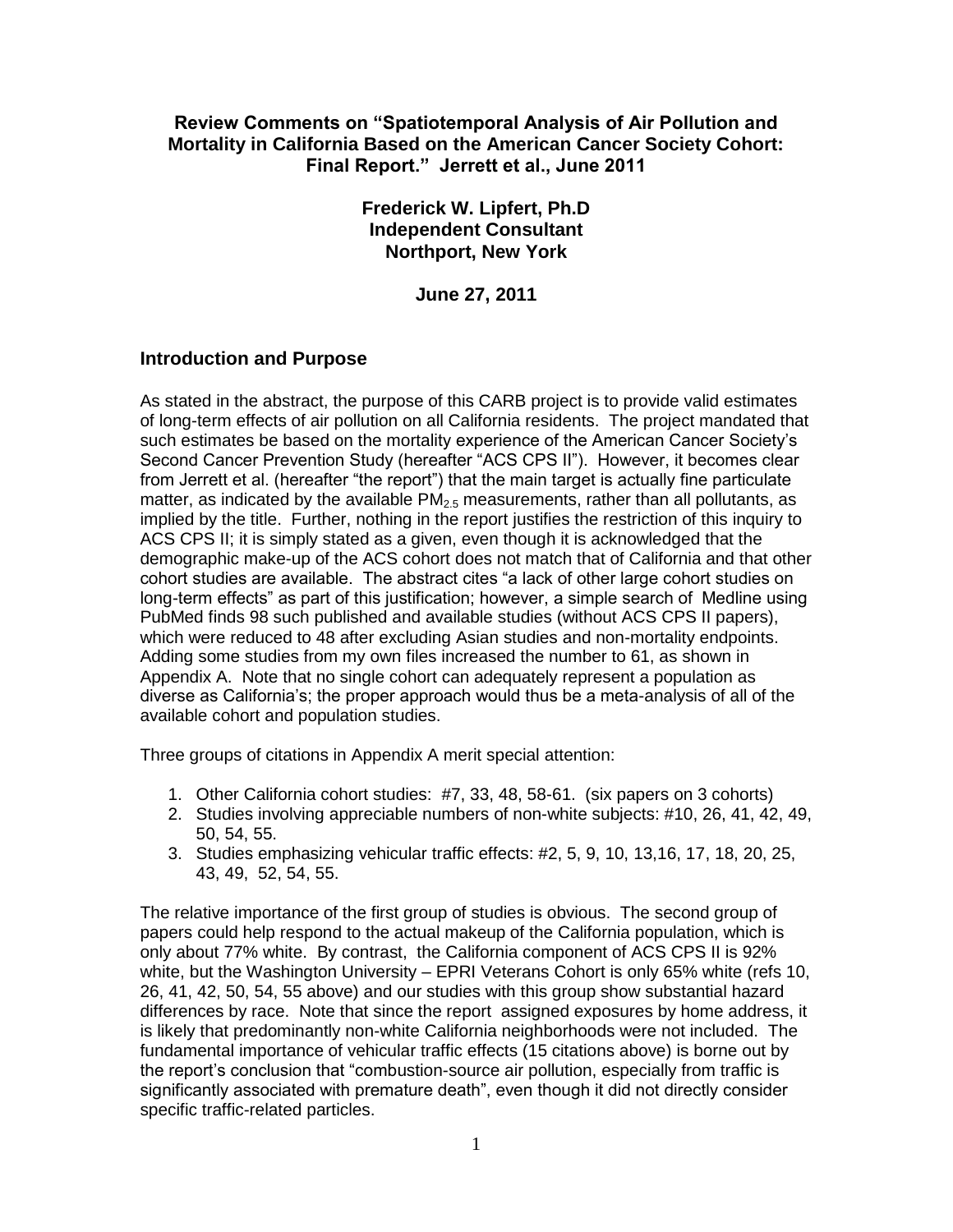The report emphasizes its efforts in trying to define exposures based on the home addresses of cohort members and the need to cover the whole state. Problems with these requirements include:

- 1. non-residential exposures are neglected.
- 2. the hazard analysis will intrinsically be weighted towards the locations with the most members, so that members in remote locations will have little impact on the analysis in any event. (The report should include numbers of subjects assigned to each ambient monitor.)

It is perhaps ironic that the report devotes considerable effort to defining  $PM_{2.5}$ exposures and effects (note Table 1 in the abstract) yet the bottom-line conclusions on p. 7 refer to traffic. For example, there are detailed discussions of previous analyses of long-term effects of  $PM<sub>2.5</sub>$  (p. 20) but not for traffic exposures. There are many sources of  $PM<sub>2.5</sub>$  other than traffic, and the report provides no correlations between traffic exposure and ambient air quality. Had the 15 prior studies of traffic effects been consulted at the beginning of the project, for example on exposures, better results would have been likely.

#### **Specific Comments**

Table 21 provides mean air quality levels based on individual home addresses, but other sources of exposure are not considered. While the effort expended in using home addresses may be admirable, use of averages over county or sub-county areas may actually be more realistic, taking into account commuting and occupational exposures. Several studies have shown that long-term air pollution risks tend to be higher for younger adults (see [Villeneuve et al., 2002 for example), so that residential and employment mobilities may pose real issues. Ostro et al. (2010, erratum) found major differences in hazards within 8 km of monitors and within 30 km.

The correlations in Tables 24 and 25 should be subject-weighted. The values shown are so high as to preclude any real hope of defining separate hazards associated with any of them.

The analysis does not include carbon monoxide or any other non-sulfate constituents of PM, like elemental carbon or nitrate. Ostro et al. (2010) used such data; which are available at 8 California monitors. They found 44,000 female subjects living with in 30 km of a monitor. This approach should have been considered with ACS CPS II.

The analyses of Ostro et al. (2010) merit specific attention, especially the more recent erratum. For example. They estimated 216 all-cause deaths associated with  $PM_{2.5}$ within 8 km of a monitor, but only 75 after expanding the catchment area to a 30 km radius. This implies that 141 lives were "regained" by this change in definition, whereas one would have though that additional lives would have been lost because of the regional nature of  $PM_{2.5}$ . The ACS report should have included such an analysis.

Similarly, when one computes the difference between all-cause deaths associated with  $PM<sub>2.5</sub>$  in Ostro et al., and deaths associated with specific causes, one concludes that "other" deaths (causes not mentioned) must be strongly negatively associated with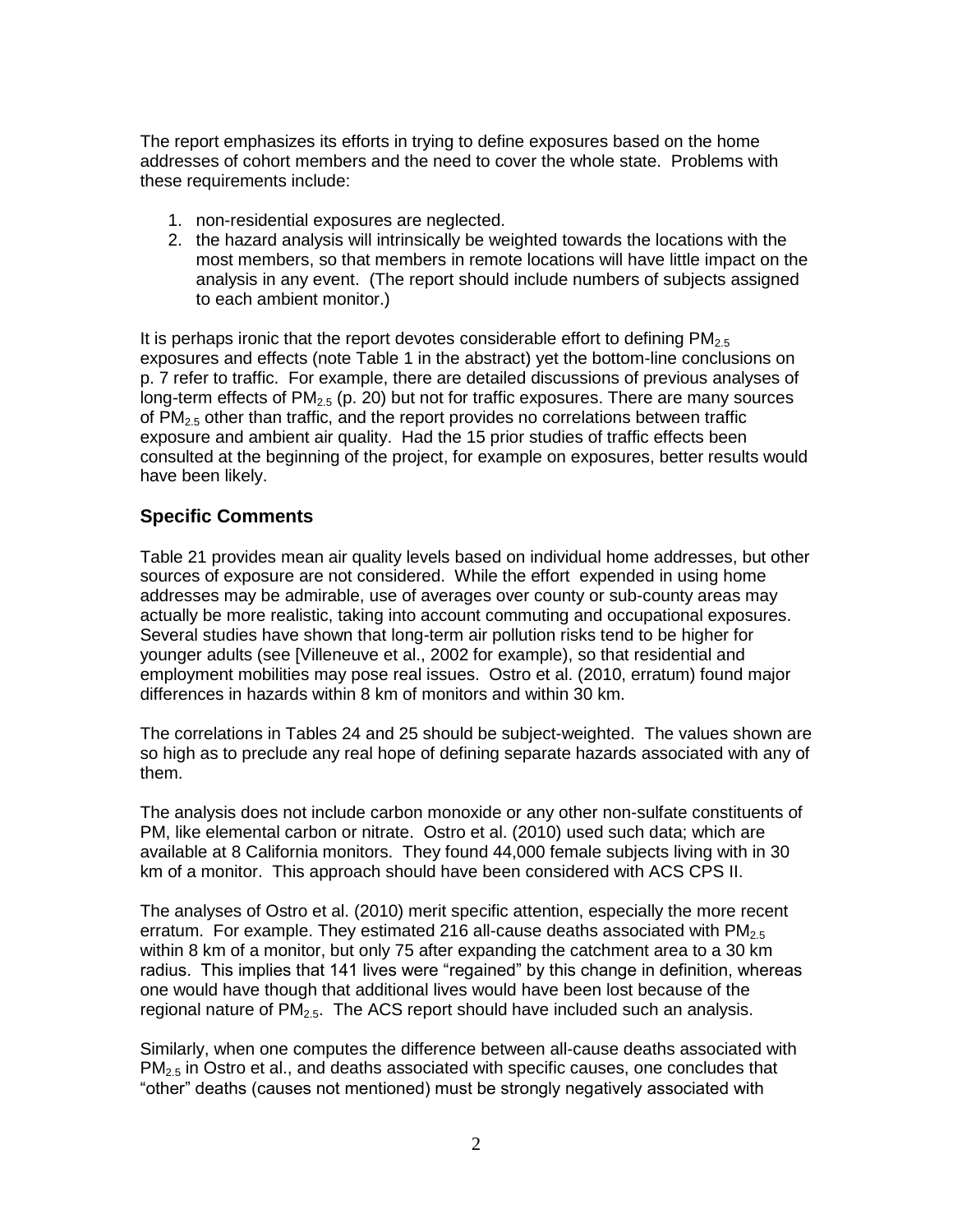$PM<sub>2.5</sub>$ . This is the reason that only all-cause deaths are important for public health policies.

The conclusions relative to traffic cite "combustion-source air pollution." However, no attempts were made to consider traffic noise, CO, road dust, or traffic-related air toxics like benzene of formaldehyde. Thus, there is no basis for assuming that "combustion products" *per se* are responsible for all of the observed traffic-related effects.

The report considers subjects by age but not risks by age, which have been shown to decrease in other studies. Brunekreef (1997) and Englert (1999) have shown that such distributions are crucial when estimating the changes in life expectancy within a closed cohort, which differ from those in an open population (ecological) study. It is important to recognize that early deaths within a closed cohort leave a remainder of hardy survivors for whom environmental risks are less likely. This is seen in Engstrom's analysis of the California ACS CPS-I cohort (Ref. 10 in the report). Englert (1999) carried out life expectancy calculations that show this "cohort depletion" effect and concluded: "Applying the relative risk derived from cohort studies directly as a multiplier on daily or annual mortality leads to a considerable overestimation of effects."

The tables of results (hazard ratios) (Tables 27-42) are bewildering and would appear to allow the reader to choose any value that meets his/her prior expectation, from major risk to major benefit. No measures of overall model fit are presented and there is thus no basis for selecting one model over another. Perhaps most telling are the frequent occurrences of apparently beneficial effects with respect to "other" causes of mortality (often significant). Unfortunately, we cannot limit air pollution exposures to persons having specified diseases, and thus it is only risks of all-cause mortality that matter. (The report does not specify whether trauma deaths are included; they should not be.)

It would have been useful to test whether using individual home exposures rather than area averages actually improves overall model performance.

There several alternative measures of traffic proximity besides residential proximity to highways, for example traffic density (VMT per unit area). People in the work force are exposed to many situations other than those at home. Given the final conclusions about the importance of traffic, more attention should have been placed on traffic exposures.

This report is entitled "spatiotemporal" analyses, yet the temporal portion is quite minor, was unsuccessful, and did not consider either traffic or PM. Villeneuve et al. (2002) considered temporal variations within the Six Cities Study and commented:

- 1. "Mortality risks associated with  $PM<sub>2.5</sub>$  did not depend on when exposure occurred in relation to death…."
- 2. "The inclusion of the number of years of residence did not change appreciably the risk of mortality due to  $PM_{2.5}$ ."

Similar information should have been obtained for ACS CPS II; it bears directly on the crucial public health question, whether intervention by pollution abatement would actually have any effects. Until the effects of prior pollution abatement have been demonstrated, it seems problematic to call for further abatement.

As a result, this report provides no evidence about the extent to which improved public health that might result from further abatement of air pollution or traffic. "Abatement" is not even mentioned in the report, yet it is a main task of CARB..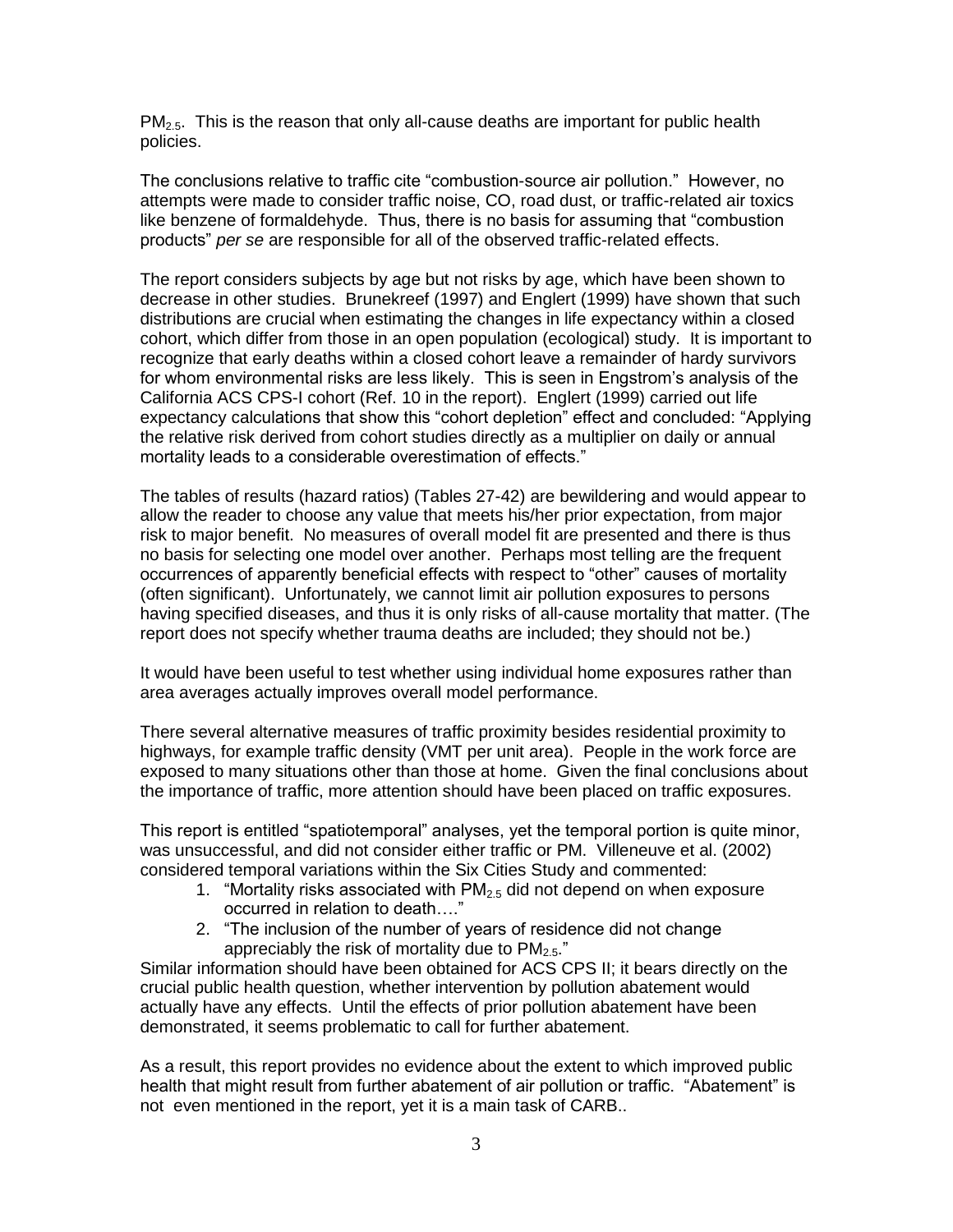# **Conclusions**

It is clear that a large amount of effort went into this report. However, when viewed as a whole, it is also clear that selecting and emphasizing a particular hypothesis to be supported *a priori* (mortality risks associated with PM<sub>2.5</sub>) is fraught with peril. The beginning of the report is laced with  $PM_{2.5}$  issues; traffic risks are emphasized at the end. Had the investigators approached the topic (public health) with a more open mind at the outset, a better result might well have been achieved.

I recommend that this report be rejected in its present state until the above deficiencies have been addressed.

# **References Cited**

Brunekreef B, Air pollution and life expectancy – is there a relationship? Occup Environ Med 54:781-4 (1997).

Englert N, Time-Series Analyses and Cohort Studies to Investigate Relationships between Particulate Matter and Mortality – Two Approaches to One Endpoint, J Environ Med 1:291-6 (1999).

Osrto et al. 2010 (ref #8 in the report).

Villenueve PJ, Goldberg MS, Krewski D, Burentt RT, Chen Y. Fine particulate air pollution and all-cause mortality within the Harvard Six Cities Study: Variations in risk by period of exposure. Ann Epidem 12:568-76 (2002).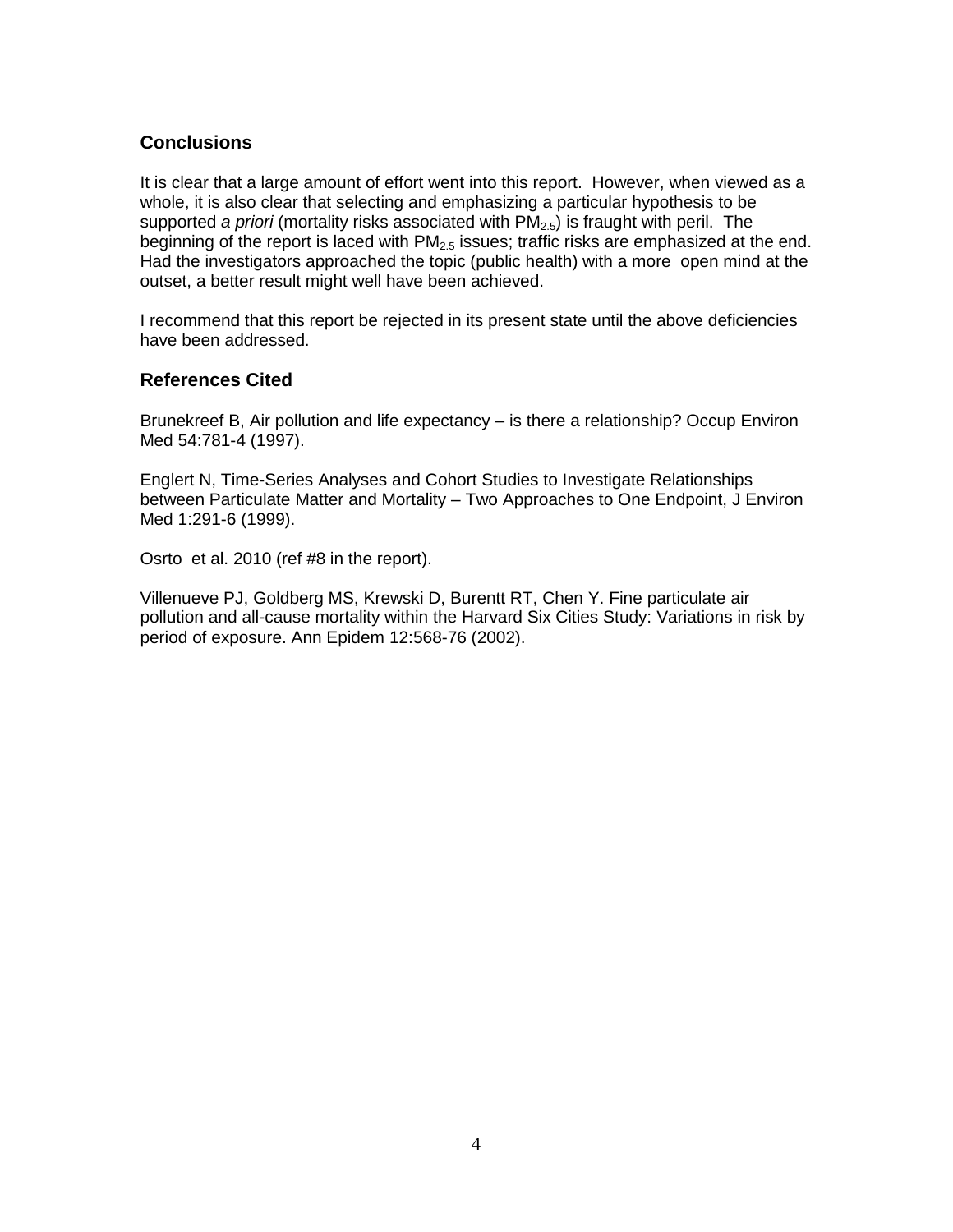#### **Appendix A Long-term cohort and ecological mortality studies, as of 6/24/2011**

1: Gill EA, Curl CL, Adar SD, Allen RW, Auchincloss AH, O'Neill MS, Park SK, Van Hee VC, Diez Roux AV, Kaufman JD. Air pollution and cardiovascular disease in the Multi-Ethnic Study of Atherosclerosis. Prog Cardiovasc Dis. 2011 Mar-Apr;53(5):353-60. Review.

2: Gan WQ, Koehoorn M, Davies HW, Demers PA, Tamburic L, Brauer M. Long-term exposure to traffic-related air pollution and the risk of coronary heart disease hospitalization and mortality. Environ Health Perspect. 2011 Apr;119(4):501-7.

3: Huss A, Spoerri A, Egger M, Röösli M; Swiss National Cohort Study Group. Aircraft noise, air pollution, and mortality from myocardial infarction. Epidemiology. 2010 Nov;21(6):829-36.

4: Halonen JI, Zanobetti A, Sparrow D, Vokonas PS, Schwartz J. Associations between outdoor temperature and markers of inflammation: a cohort study. Environ Health. 2010 Jul 23;9:42.

5: Merlo DF, Stagi E, Fontana V, Consonni D, Gozza C, Garrone E, Bertazzi PA, Pesatori AC. A historical mortality study among bus drivers and bus maintenance workers exposed to urban air pollutants in the city of Genoa, Italy. Occup Environ Med. 2010 Sep;67(9):611-9.

6: Maheswaran R, Pearson T, Smeeton NC, Beevers SD, Campbell MJ, Wolfe CD. Impact

of outdoor air pollution on survival after stroke: population-based cohort study. Stroke. 2010 May;41(5):869-77.

7: Ostro B, Lipsett M, Reynolds P, Goldberg D, Hertz A, Garcia C, Henderson KD, Bernstein L. Long-term exposure to constituents of fine particulate air pollution and mortality: results from the California Teachers Study. Environ Health Perspect. 2010 Mar;118(3):363-9. See erratum.

8: Brunekreef B, Beelen R, Hoek G, Schouten L, Bausch-Goldbohm S, Fischer P, Armstrong B, Hughes E, Jerrett M, van den Brandt P. Effects of long-term exposure to traffic-related air pollution on respiratory and cardiovascular mortality in the Netherlands: the NLCS-AIR study. Res Rep Health Eff Inst. 2009 Mar;(139):5-71; discussion 73-89.

9. Jerrett M, Finkelstein MM, Brook JR, Arain MA, Kanaroglou P, Stieb DM, Gilbert NL, Verma D, Finkelstein N, Chapman KR, Sears MR. A cohort study of traffic-related air pollution and mortality in Toronto, Ontario, Canada. Environ Health Perspect. 2009 May;117(5):772-7.

10: Lipfert FW, Wyzga RE, Baty JD, Miller JP. Air pollution and survival within the Washington University-EPRI veterans cohort: risks based on modeled estimates of ambient levels of hazardous and criteria air pollutants. J Air Waste Manag Assoc. 2009 Apr;59(4):473-89.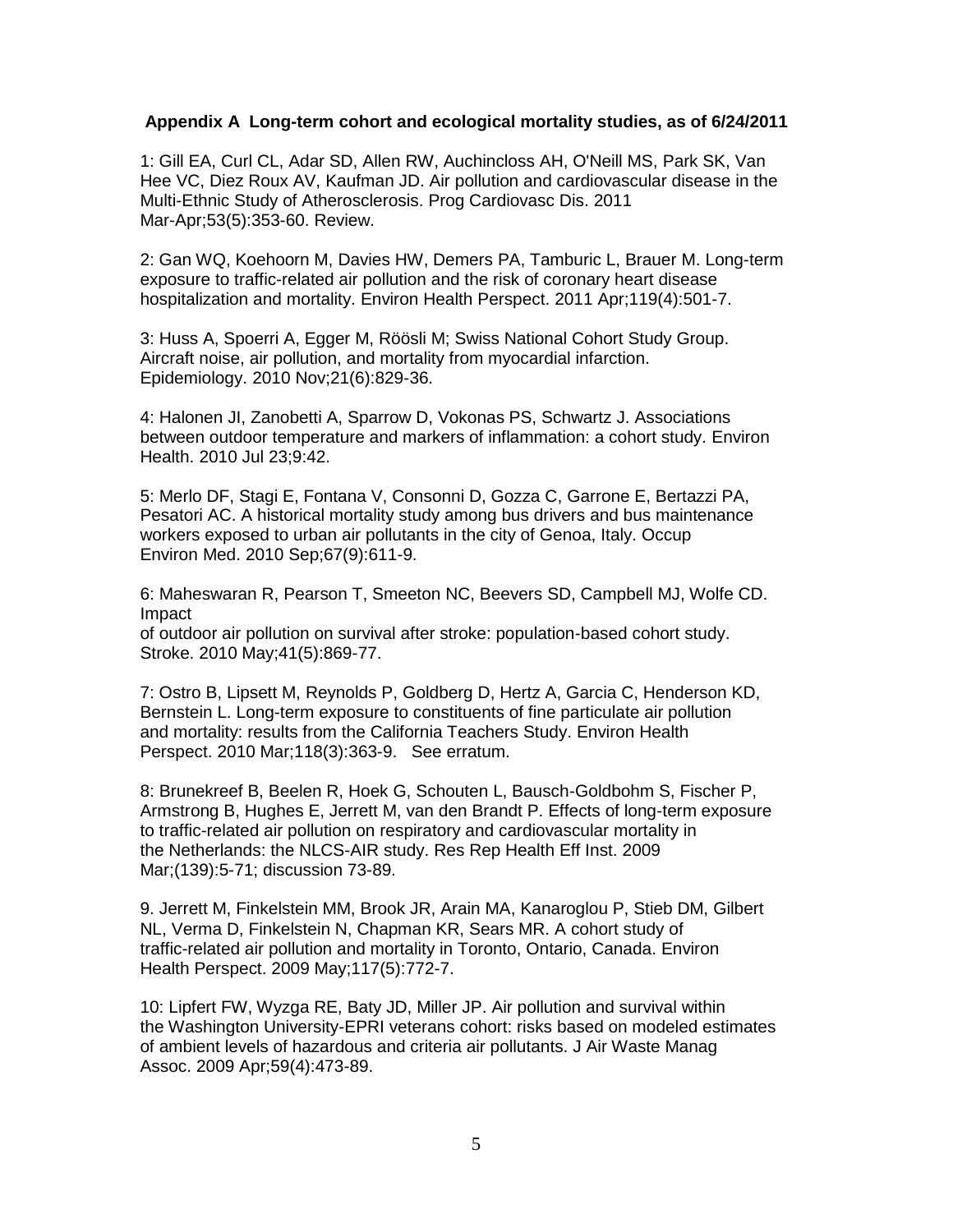11: von Klot S, Gryparis A, Tonne C, Yanosky J, Coull BA, Goldberg RJ, Lessard D, Melly SJ, Suh HH, Schwartz J. Elemental carbon exposure at residence and survival after acute myocardial infarction. Epidemiology. 2009 Jul;20(4):547-54. .

12: Zeger SL, Dominici F, McDermott A, Samet JM. Mortality in the Medicare population and chronic exposure to fine particulate air pollution in urban centers (2000-2005). Environ Health Perspect. 2008 Dec;116(12):1614-9.

13: Beelen R, Hoek G, Houthuijs D, van den Brandt PA, Goldbohm RA, Fischer P, Schouten LJ, Armstrong B, Brunekreef B. The joint association of air pollution and noise from road traffic with cardiovascular mortality in a cohort study. Occup Environ Med. 2009 Apr;66(4):243-50.

14: Zanobetti A, Bind MA, Schwartz J. Particulate air pollution and survival in a COPD cohort. Environ Health. 2008 Oct 10;7:48.

15: Puett RC, Schwartz J, Hart JE, Yanosky JD, Speizer FE, Suh H, Paciorek CJ, Neas LM, Laden F. Chronic particulate exposure, mortality, and coronary heart disease in the nurses' health study. Am J Epidemiol. 2008 Nov 15;168(10):1161-8.

16: Beelen R, Hoek G, van den Brandt PA, Goldbohm RA, Fischer P, Schouten LJ, Armstrong B, Brunekreef B. Long-term exposure to traffic-related air pollution and lung cancer risk. Epidemiology. 2008 Sep;19(5):702-10.

17: Beelen R, Hoek G, van den Brandt PA, Goldbohm RA, Fischer P, Schouten LJ, Jerrett M, Hughes E, Armstrong B, Brunekreef B. Long-term effects of traffic-related air pollution on mortality in a Dutch cohort (NLCS-AIR study). Environ Health Perspect. 2008 Feb;116(2):196-202.

18: Rosenlund M, Picciotto S, Forastiere F, Stafoggia M, Perucci CA. Traffic-related air pollution in relation to incidence and prognosis of coronary heart disease. Epidemiology. 2008 Jan;19(1):121-8.

19: Naess O, Piro FN, Nafstad P, Smith GD, Leyland AH. Air pollution, social deprivation, and mortality: a multilevel cohort study. Epidemiology. 2007 Nov;18(6):686-94.

20: Laden F, Hart JE, Smith TJ, Davis ME, Garshick E. Cause-specific mortality in the unionized U.S. trucking industry. Environ Health Perspect. 2007 Aug;115(8):1192-6.

21: Laurent O, Bard D, Filleul L, Segala C. Effect of socioeconomic status on the relationship between atmospheric pollution and mortality. J Epidemiol Community Health. 2007 Aug;61(8):665-75. Review.

22: Zanobetti A, Schwartz J. Particulate air pollution, progression, and survival after myocardial infarction. Environ Health Perspect. 2007 May;115(5):769-75.

23: Schikowski T, Sugiri D, Ranft U, Gehring U, Heinrich J, Wichmann HE, Krämer U. Does respiratory health contribute to the effects of long-term air pollution exposure on cardiovascular mortality? Respir Res. 2007 Mar 7;8:20.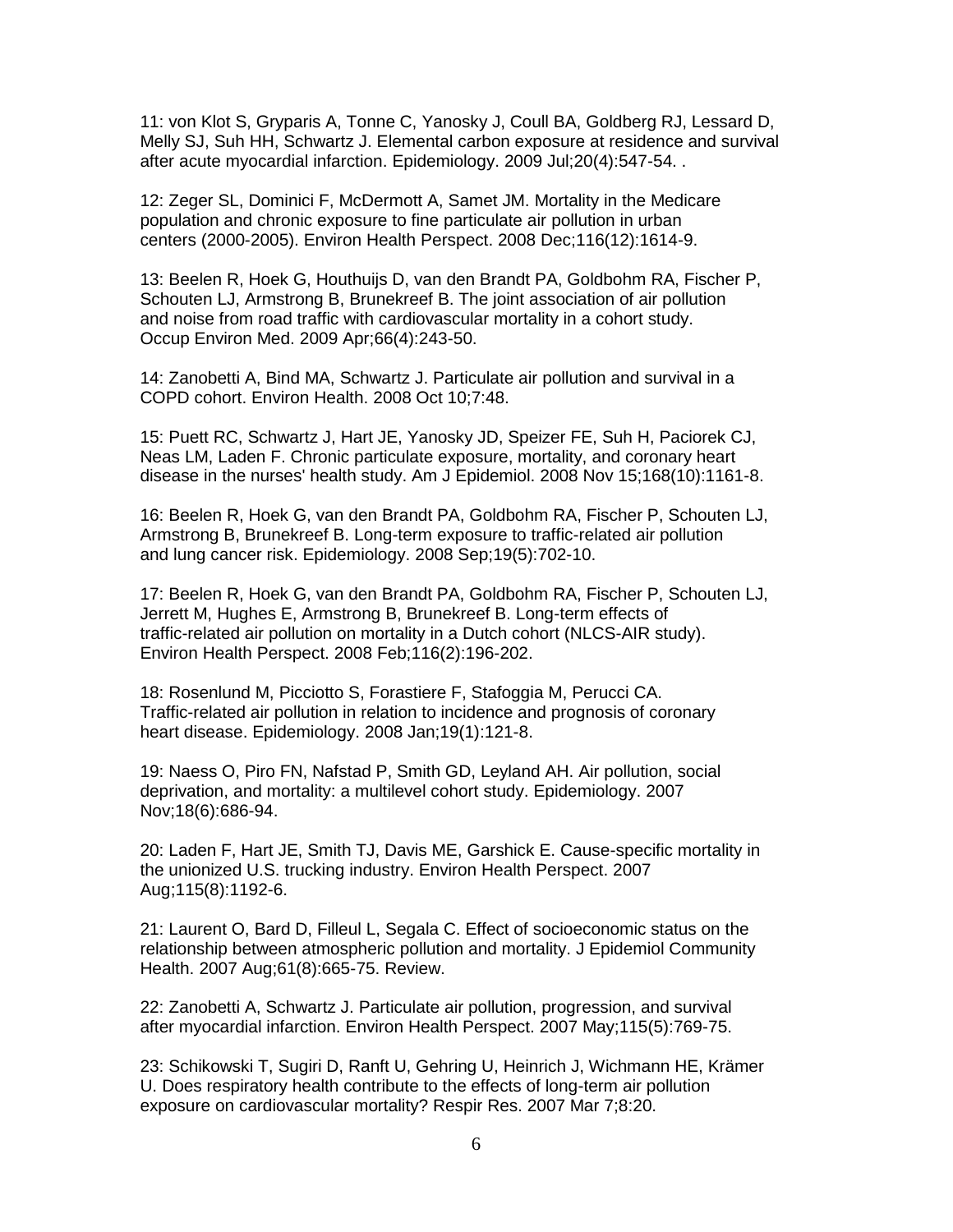24: Torén K, Bergdahl IA, Nilsson T, Järvholm B. Occupational exposure to particulate air pollution and mortality due to ischaemic heart disease and cerebrovascular disease. Occup Environ Med. 2007 Aug;64(8):515-9..

25: Hoffmann B, Moebus S, Stang A, Beck EM, Dragano N, Möhlenkamp S, **Schmermund** 

A, Memmesheimer M, Mann K, Erbel R, Jöckel KH; Heinz Nixdorf RECALL Study Investigative Group. Residence close to high traffic and prevalence of coronary heart disease. Eur Heart J. 2006 Nov;27(22):2696-702.

26: Lipfert FW, Baty JD, Miller JP, Wyzga RE. PM2.5 constituents and related air quality variables as predictors of survival in a cohort of U.S. military veterans. Inhal Toxicol. 2006 Aug;18(9):645-57.

27: Gehring U, Heinrich J, Krämer U, Grote V, Hochadel M, Sugiri D, Kraft M, Rauchfuss K, Eberwein HG, Wichmann HE. Long-term exposure to ambient air pollution and cardiopulmonary mortality in women. Epidemiology. 2006 Sep;17(5):545-51.

28: Rosenlund M, Berglind N, Pershagen G, Hallqvist J, Jonson T, Bellander T. Long-term exposure to urban air pollution and myocardial infarction. Epidemiology. 2006 Jul;17(4):383-90.

29: Frostad A, Søyseth V, Andersen A, Gulsvik A. Respiratory symptoms as predictors of all-cause mortality in an urban community: a 30-year follow-up. J Intern Med. 2006 May;259(5):520-9.

30: Lepeule J, Rondeau V, Filleul L, Dartigues JF. Survival analysis to estimate association between short-term mortality and air pollution. Environ Health Perspect. 2006 Feb;114(2):242-7.

31: Laden F, Schwartz J, Speizer FE, Dockery DW. Reduction in fine particulate air pollution and mortality: Extended follow-up of the Harvard Six Cities study. Am J Respir Crit Care Med. 2006 Mar 15;173(6):667-72. .

32: von Klot S, Peters A, Aalto P, Bellander T, Berglind N, D'Ippoliti D, Elosua R, Hörmann A, Kulmala M, Lanki T, Löwel H, Pekkanen J, Picciotto S, Sunyer J, Forastiere F; Health Effects of Particles on Susceptible Subpopulations (HEAPSS) Study Group. Ambient air pollution is associated with increased risk of hospital cardiac readmissions of myocardial infarction survivors in five European cities. Circulation. 2005 Nov 15;112(20):3073-9.

33: Enstrom JE. Fine particulate air pollution and total mortality among elderly Californians, 1973-2002. Inhal Toxicol. 2005 Dec 15;17(14):803-16.

34: Jerrett M, Burnett RT, Ma R, Pope CA 3rd, Krewski D, Newbold KB, Thurston G, Shi Y, Finkelstein N, Calle EE, Thun MJ. Spatial analysis of air pollution and mortality in Los Angeles. Epidemiology. 2005 Nov;16(6):727-36.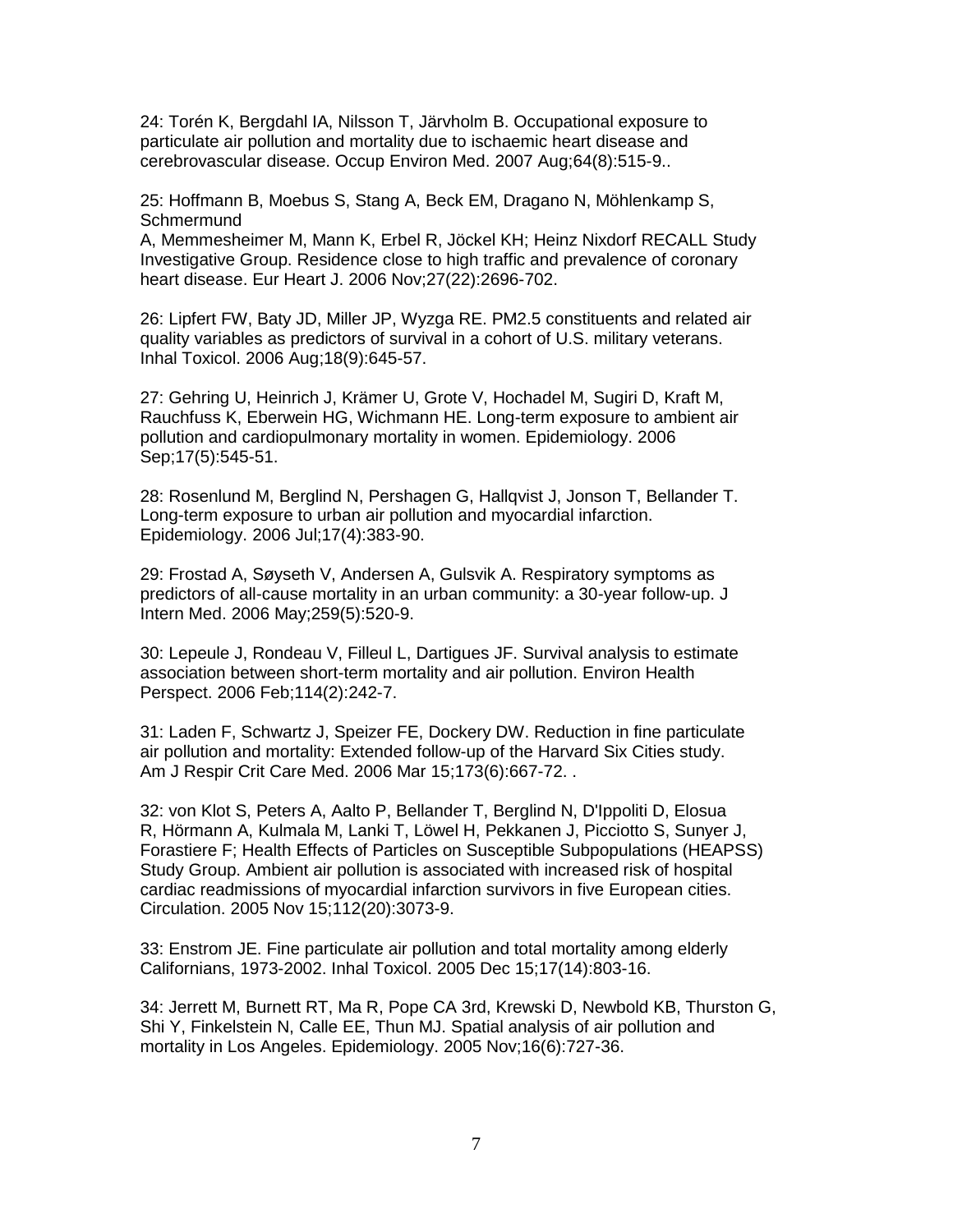35: Krewski D, Burnett RT, Goldberg M, Hoover K, Siemiatycki J, Abrahamowicz M, White W. Reanalysis of the Harvard Six Cities Study, part I: validation and replication. Inhal Toxicol. 2005 Jun-Jul;17(7-8):335-42.

36: Finkelstein MM, Jerrett M, Sears MR. Environmental inequality and circulatory disease mortality gradients. J Epidemiol Community Health. 2005 Jun;59(6):481-7.

37: Nafstad P, Håheim LL, Wisløff T, Gram F, Oftedal B, Holme I, Hjermann I, Leren P. Urban air pollution and mortality in a cohort of Norwegian men. Environ Health Perspect. 2004 Apr;112(5):610-5.

38: Coyle D, Stieb D, Burnett RT, DeCivita P, Krewski D, Chen Y, Thun MJ. Impact of particulate air pollution on quality-adjusted life expectancy in Canada. J Toxicol Environ Health A. 2003 Aug 22-Oct 10;66(16-19):1847-63.

39: Cakmak S, Burnett RT, Jerrett M, Goldberg MS, Pope CA 3rd, Ma R, Gultekin T, Thun M, Krewski D. Spatial regression models for large-cohort studies linking community air pollution and health. J Toxicol Environ Health A. 2003 Aug 22-Oct 10;66(16-19):1811-23.

40: Finkelstein MM, Jerrett M, DeLuca P, Finkelstein N, Verma DK, Chapman K, Sears MR. Relation between income, air pollution and mortality: a cohort study. CMAJ. 2003 Sep 2;169(5):397-402.

41: Lipfert FW, Perry HM Jr, Miller JP, Baty JD, Wyzga RE, Carmody SE. The Washington University-EPRI Veterans' Cohort Mortality Study: preliminary results. Inhal Toxicol. 2000;12 Suppl 4:41-73.

42: Lipfert FW, Perry HM Jr, Miller JP, Baty JD, Wyzga RE, Carmody SE. Air pollution, blood pressure, and their long-term associations with mortality. Inhal Toxicol. 2003 Apr 25;15(5):493-512.

43: Hoek G, Brunekreef B, Goldbohm S, Fischer P, van den Brandt PA. Association between mortality and indicators of traffic-related air pollution in the Netherlands: a cohort study. Lancet. 2002 Oct 19;360(9341):1203-9.

44: Lipfert FW, Morris SC. Temporal and spatial relations between age specific mortality and ambient air quality in the United States: regression results for counties, 1960-97. Occup Environ Med. 2002 Mar;59(3):156-74.

45: Burnett R, Ma R, Jerrett M, Goldberg MS, Cakmak S, Pope CA 3rd, Krewski D. The spatial association between community air pollution and mortality: a new method of analyzing correlated geographic cohort data. Environ Health Perspect. 2001 Jun;109 Suppl 3:375-80.

46: Lipfert FW, Zhang J, Wyzga RE. Infant mortality and air pollution: a comprehensive analysis of U.S. data for 1990. J AWMA. 2000 50(8):1350-66.

47: Mills PK, Abbey D, Beeson WL, Petersen F. Ambient air pollution and cancer in California Seventh-day Adventists. Arch Environ Health. 1991 Sep-Oct;46(5):271-80.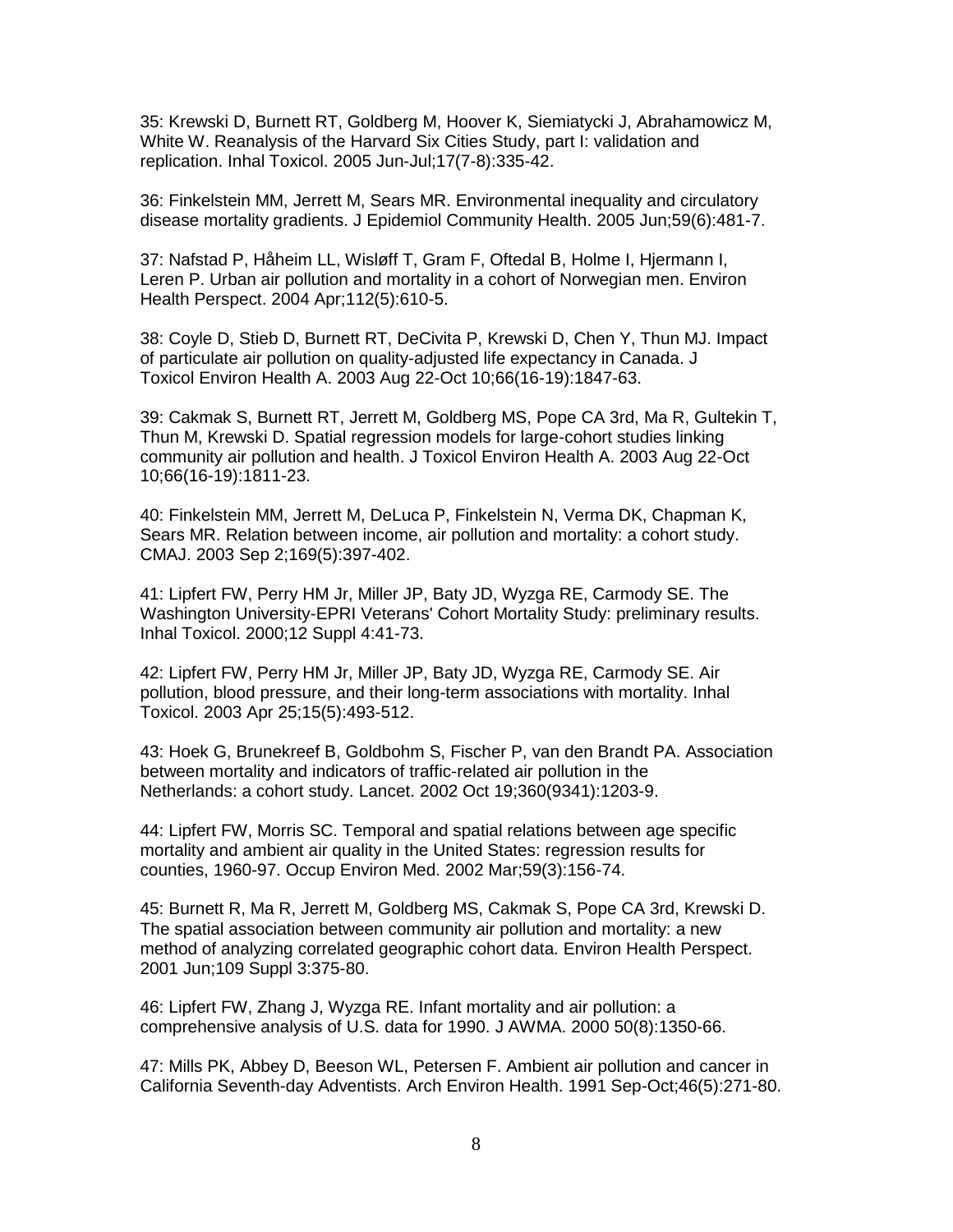48: Abbey DE, Mills PK, Petersen FF, Beeson WL. Long-term ambient concentrations of total suspended particulates and oxidants as related to incidence of chronic disease in California 7th-Day Adventists. Environ Health Persp. 199194:43-50.

49. Lipfert, F.W., Wyzga, R.E., Baty, J.D., Miller, J.P., 2006a.Traffic Density as a Surrogate Measure of Environmental Exposures in Studies of Air Pollution Health Effects: Long-term Mortality in a Cohort of U.S. Veterans, Atmospheric Environment 40, 154-169.

50. Lipfert, F.W., Wyzga, R.E., Baty, J.D., Miller, J.P., 2006b.  $PM_{2.5}$  Constituents and Related Air Quality Variables As Predictors of Survival in a Cohort of U.S. Military Veterans, Inhalation Toxicology 18:645-57.

51. Puett RC, Hart JE, Suh H, Mittleman M, Laden F. Particulate Matter Exposures, Mortality and Cardiovascular Disease in the Health Professionals Follow-up Study. Environ Health Perspect. 2011 Mar 31.

52: Sørensen M, Hvidberg M, Andersen ZJ, Nordsborg RB, Lillelund KG, Jakobsen J, Tjønneland A, Overvad K, Raaschou-Nielsen O. Road traffic noise and stroke: a prospective cohort study. Eur Heart J. 2011 Mar;32(6):737-44.

53: Raaschou-Nielsen O, Andersen ZJ, Hvidberg M, Jensen SS, Ketzel M, Sørensen M, Loft S, Overvad K, Tjønneland A. Lung cancer incidence and long-term exposure to air pollution from traffic. Environ Health Perspect. 2011 Jun;119(6):860-5.

54: Lipfert FW, Wyzga RE, Baty JD, Miller JP. Vehicular traffic effects on survival within the Washington University-EPRI veterans cohort: new estimates and sensitivity studies. Inhal Toxicol. 2008 Aug;20(10):949-60.

55: Lipfert FW, Wyzga RE. On exposure and response relationships for health effects associated with exposure to vehicular traffic. J Expo Sci Environ Epidemiol. 2008 Nov;18(6):588-99.

56. Greven S, Dominic F, Zeger S, An approach to the estimation of chronic air pollution effects using spatial-temporal information, J.AmStatAssoc 2011, in press.

57: Abbey DE, Nishino N, McDonnell WF, Burchette RJ, Knutsen SF, Lawrence Beeson W, Yang JX. Long-term inhalable particles and other air pollutants related to mortality in nonsmokers. Am J Respir Crit Care Med. 1999 Feb;159(2):373-82.

58: Beeson WL, Abbey DE, Knutsen SF. Long-term concentrations of ambient air pollutants and incident lung cancer in California adults: results from the AHSMOG study.Adventist Health Study on Smog. Environ Health Perspect. 1998 Dec;106(12):813- 22.

59: Abbey DE, Burchette RJ, Knutsen SF, McDonnell WF, Lebowitz MD, Enright PL. Long-term particulate and other air pollutants and lung function in nonsmokers. Am J Respir Crit Care Med. 1998 Jul;158(1):289-98.